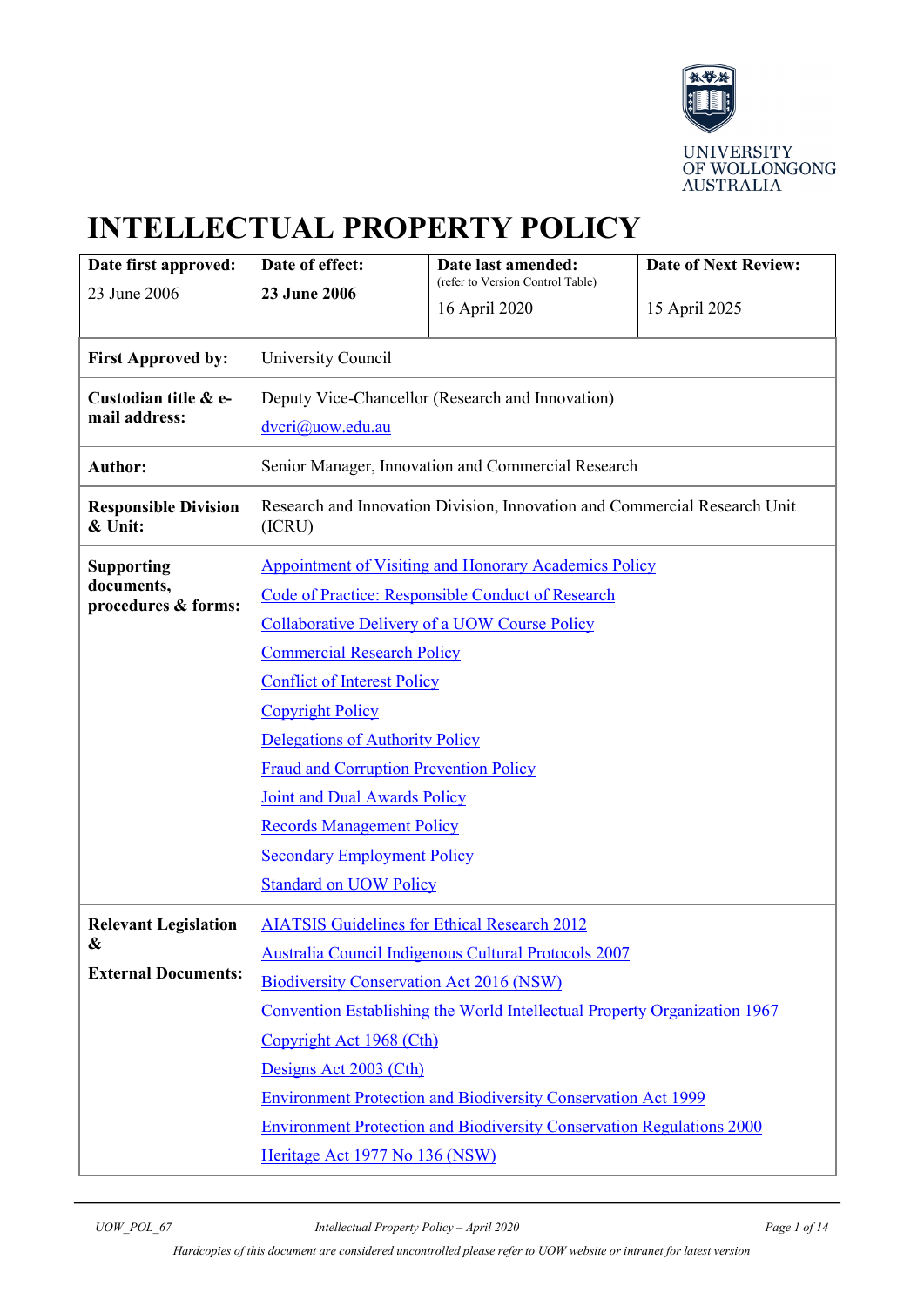

|           | OF WOLLONGONG<br><b>AUSTRALIA</b>                                                       |
|-----------|-----------------------------------------------------------------------------------------|
|           | <b>Kimberley Land Council (KLC) Protocols</b>                                           |
|           | Local Land Services Act 2013 (NSW)                                                      |
|           | National Parks and Wildlife Act 1974 (NSW)                                              |
|           | National Principles of Intellectual Property Management for Publicly Funded<br>Research |
|           | Patents Act 1990 (Cth)                                                                  |
|           | Plant Breeders' Rights Act 1994 (Cth)                                                   |
|           | Trade Marks Act 1995 (Cth)                                                              |
|           | University of Wollongong Act 1989 (NSW)                                                 |
| Audience: | Public                                                                                  |

Submit your feedback on this policy document using the **UOW Policy Feedback Facility**.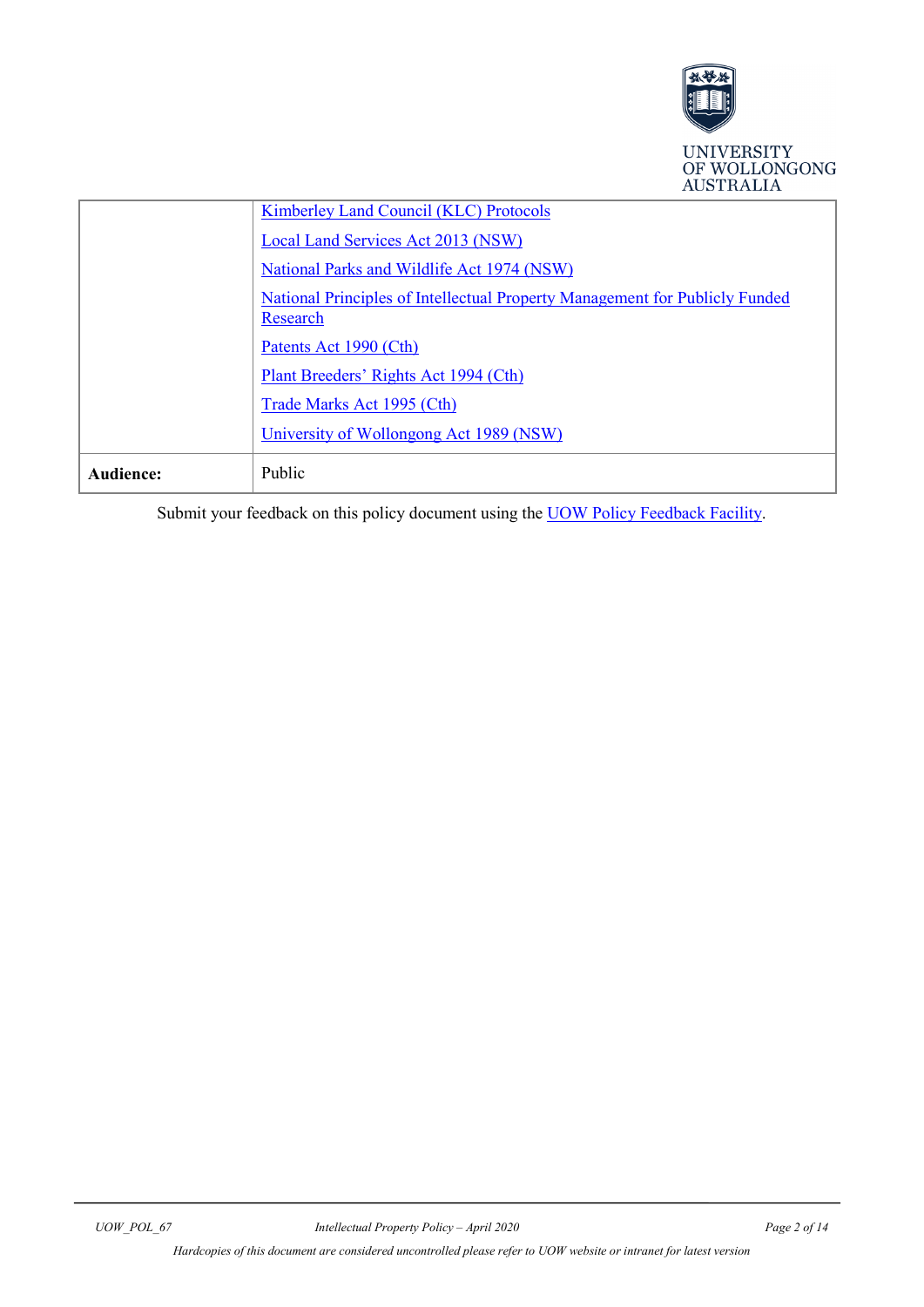

## **Contents**

| 1  |  |
|----|--|
| 2  |  |
| 3  |  |
| 4  |  |
| 5  |  |
| 6  |  |
| 7  |  |
| 8  |  |
| 9  |  |
| 10 |  |
| 11 |  |
| 12 |  |
| 13 |  |
| 14 |  |
| 15 |  |
| 16 |  |
| 17 |  |
| 18 |  |
| 19 |  |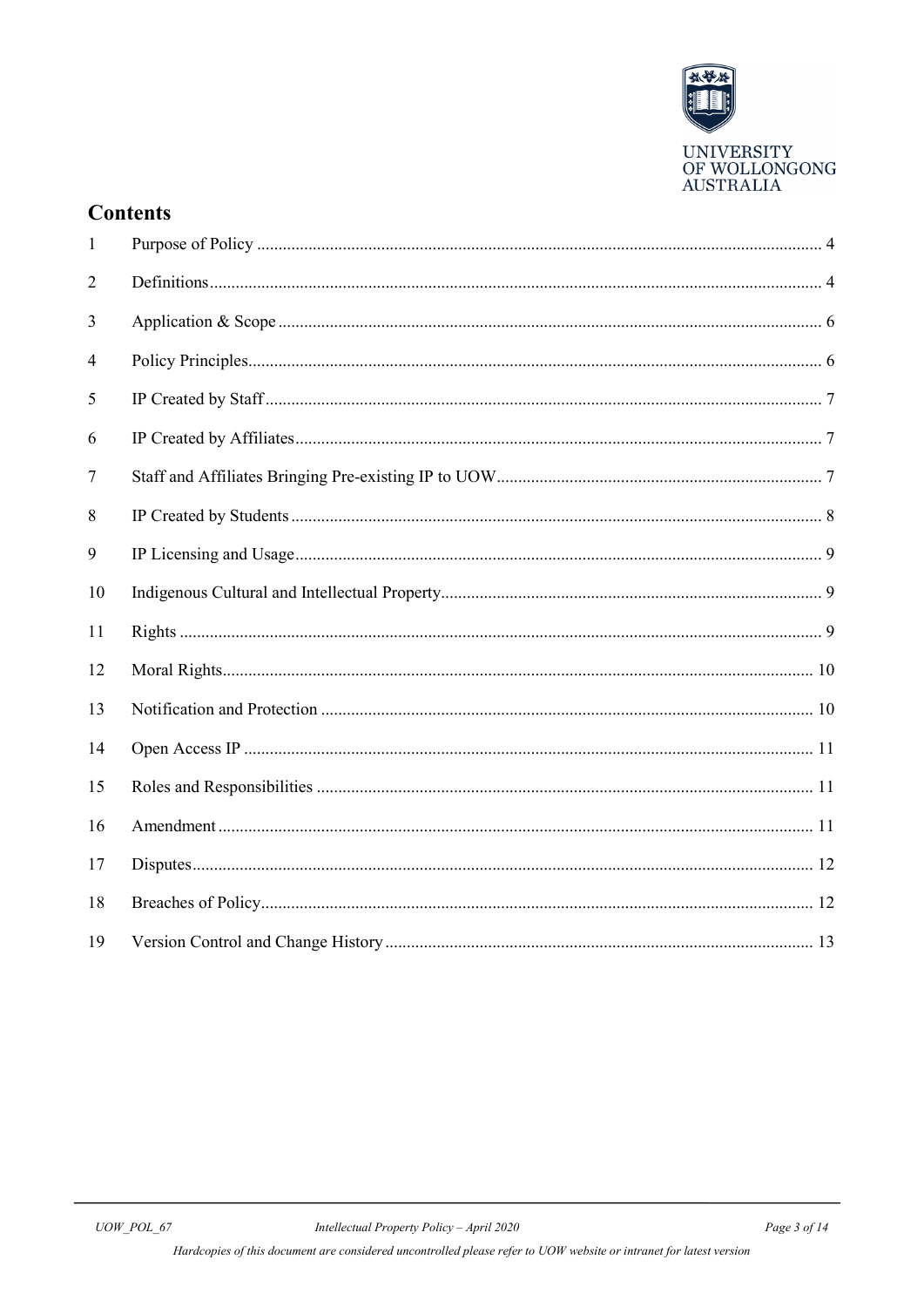

# <span id="page-3-0"></span>**1 Purpose of Policy**

1. This policy presented the definitions, principles and practices for the ownership and management of IP by UOW.

## <span id="page-3-1"></span>**2 Definitions**

| Word/Term                                                  | Definition (with examples if required)                                                                                                                                                                                                                                                                                                                                                                                                         |  |  |
|------------------------------------------------------------|------------------------------------------------------------------------------------------------------------------------------------------------------------------------------------------------------------------------------------------------------------------------------------------------------------------------------------------------------------------------------------------------------------------------------------------------|--|--|
| <b>Affiliates</b>                                          | Includes people holding University of Wollongong Honorary Awards as conferred<br>by the University Council, including awards of Emeritus Professor, Honorary Doctor<br>and University Fellow; people appointed in accordance with the University's<br>Appointment of Visiting and Honorary Academics Policy; people engaged by the<br>University as agency staff, contractors, volunteers, visiting students, and work<br>experience students. |  |  |
| Administration<br>Material                                 | Includes documentation, materials, processes, software developed for the purposes of<br>UOW administration, including policies, procedures, guidelines, business plans and<br>processes, legal documents, funding applications, reports, promotional and<br>marketing materials, subject outlines, course outlines, course descriptions, and<br>course handbook content.                                                                       |  |  |
| <b>Assessment Material</b>                                 | Includes assessment task descriptions, test scripts, quizzes, assessment marking<br>criteria, assessment rubrics, student assessment work including exam answer papers<br>that are developed for the purposes of planning, execution and marking of graded<br>activity to foster learning and help Staff and Students to gauge levels of<br>achievement.                                                                                       |  |  |
| Commercial<br>Research                                     | Research conducted under commercial agreements with other organisations such as<br>government departments and agencies, non-government organisations, industry, and<br>as a part of the University's participation in other research centres (e.g. Cooperative<br>Research Centres).                                                                                                                                                           |  |  |
|                                                            | It does not include research conducted under Australian and International<br>competitive grants schemes including Australian Research Council, National Health<br>and Medical Research Council, grants registered on the Australian Competitive<br>Grants Register or other grant schemes.                                                                                                                                                     |  |  |
| <b>Creative Material IP</b>                                | Original copyright material that is artistic in character, including paintings,<br>sculptures, manuscripts, prose works (fiction and non-fiction), poetry, music, films,<br>photographs, sound recordings, broadcasts, and dramatic works.                                                                                                                                                                                                     |  |  |
| Creators                                                   | Persons who produce, invent, design, enhance, generate, discover, make, originate or<br>otherwise bring into existence Intellectual Property.                                                                                                                                                                                                                                                                                                  |  |  |
| Indigenous Cultural<br>and Intellectual<br>Property (ICIP) | Indigenous peoples' tangible and intangible cultural heritage as reflected in article 31<br>of the United Nations Declaration of the Rights of Indigenous Peoples. It includes:<br>Indigenous Cultural Expression; Indigenous Biological Resources; and Indigenous                                                                                                                                                                             |  |  |

*Hardcopies of this document are considered uncontrolled please refer to UOW website or intranet for latest version*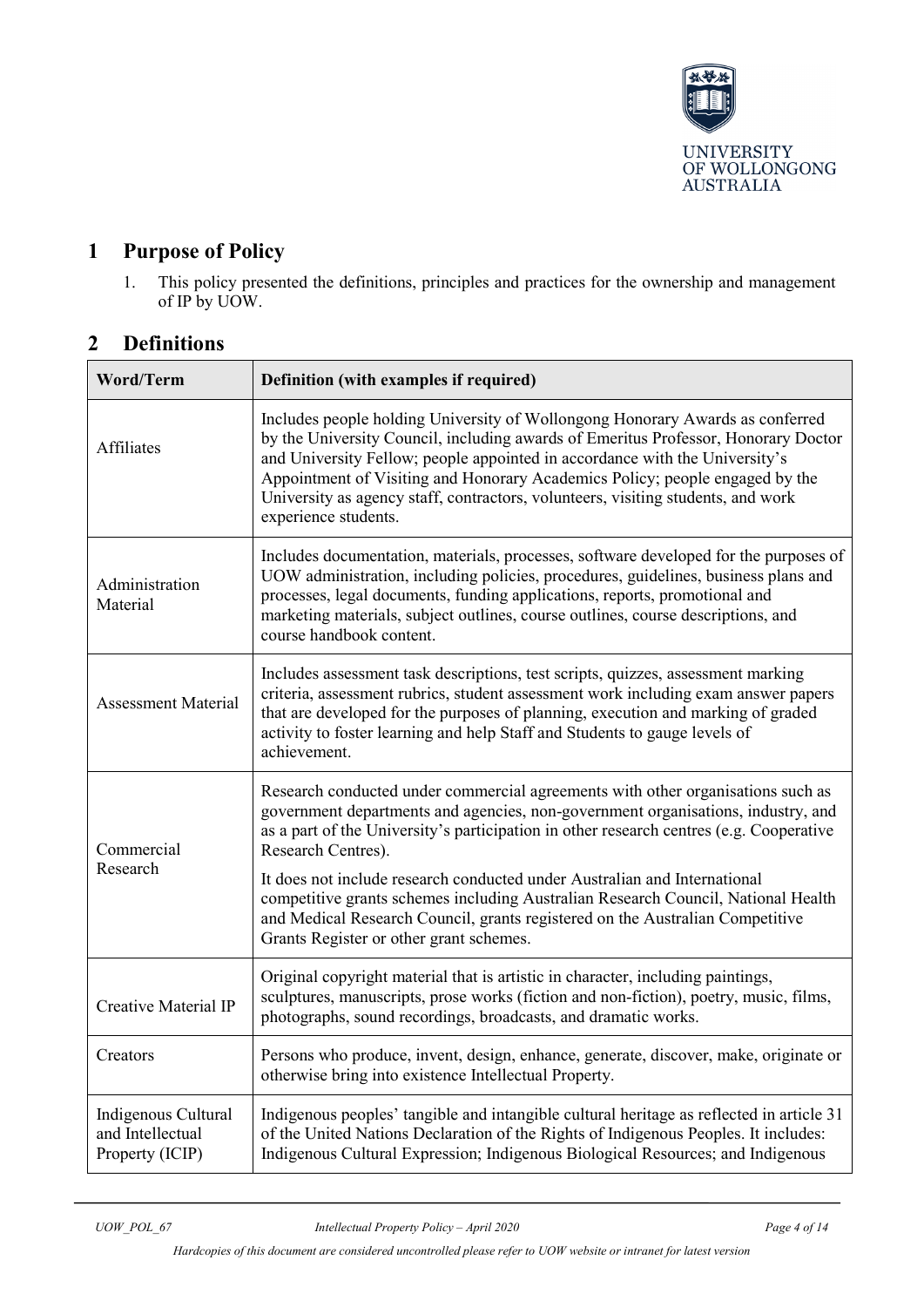

|                                               | Knowledge.                                                                                                                                                                                                                                                                                                                                                                                                                                                                                                                                                                                                                                                                                                                                                    |  |  |
|-----------------------------------------------|---------------------------------------------------------------------------------------------------------------------------------------------------------------------------------------------------------------------------------------------------------------------------------------------------------------------------------------------------------------------------------------------------------------------------------------------------------------------------------------------------------------------------------------------------------------------------------------------------------------------------------------------------------------------------------------------------------------------------------------------------------------|--|--|
| Indigenous Cultural<br>Expression             | Tangible and intangible forms in which Indigenous Knowledge and cultures are<br>expressed, communicated or manifested. This includes but is not limited to:<br>languages; art; stories; photographs, paintings, music, oral histories, games and films<br>that express the collective heritage of the Indigenous clan or community from which<br>it comes.                                                                                                                                                                                                                                                                                                                                                                                                    |  |  |
| Indigenous<br><b>Biological Resources</b>     | Genetic resources, organisms, flora, fauna, and seeds used and nurtured by<br>Indigenous people throughout the generations.                                                                                                                                                                                                                                                                                                                                                                                                                                                                                                                                                                                                                                   |  |  |
| Indigenous<br>Knowledge                       | Understandings, beliefs, and traditions that have been transmitted from generation to<br>generation and has cultural connections to the Indigenous community from which it<br>came.<br>Includes knowledge held by Indigenous people about how to cultivate biological<br>resources, control populations, or otherwise engage in environmental management.                                                                                                                                                                                                                                                                                                                                                                                                     |  |  |
| <b>Intellectual Property</b><br>$(\text{IP})$ | The property of the mind or proprietary knowledge, i.e. productive new ideas. This<br>includes know how, registered and unregistered trade marks, copyright, patents,<br>trade/business or company names, registered and registrable design rights, plant<br>breeder's rights, circuit layouts and trade secrets, and all other intellectual property<br>as defined by Article 2 of the Convention Establishing the World Intellectual<br>Property Organisation, July 1967.                                                                                                                                                                                                                                                                                   |  |  |
| <b>Moral Rights</b>                           | Has the meaning given in the Copyright Act 1968. An author's right to: be identified<br>as the author of a work; act against false attribution; object to derogatory treatment<br>of their work.                                                                                                                                                                                                                                                                                                                                                                                                                                                                                                                                                              |  |  |
| Relevant Indigenous<br>Peoples                | Australia's Aboriginal and Torres Strait Islander people and in other countries the<br>First Nation people, who are the custodians or who have authority to provide Free,<br>Prior, Informed Consent for the use of ICIP and/or can negotiate IP ownership and<br>benefit sharing arrangements.<br>"Relevant" in this definition requires recognition and identification of the<br>appropriate Indigenous Authority, being the decision-maker or decision-making<br>entity that has cultural authority for the use or treatment of specific ICIP or IP. This<br>may involve consultation with the local Aboriginal Land Council and/or individual<br>Indigenous Knowledge holders, Indigenous organisations, Elders groups, and<br>Traditional Owners groups. |  |  |
| Scholarly Material IP                         | The copyright in any material intended for academic publication produced by Staff,<br>Students, and Affiliates based on their scholarship, learning or research, but does not<br>include work that is a computer program.                                                                                                                                                                                                                                                                                                                                                                                                                                                                                                                                     |  |  |
| Staff                                         | All persons employed by the University including conjoint appointments, whether on<br>continuing, permanent, fixed term, casual or cadet or traineeship basis.                                                                                                                                                                                                                                                                                                                                                                                                                                                                                                                                                                                                |  |  |
| Student                                       | A person registered for a course at the University of Wollongong.                                                                                                                                                                                                                                                                                                                                                                                                                                                                                                                                                                                                                                                                                             |  |  |

*Hardcopies of this document are considered uncontrolled please refer to UOW website or intranet for latest version*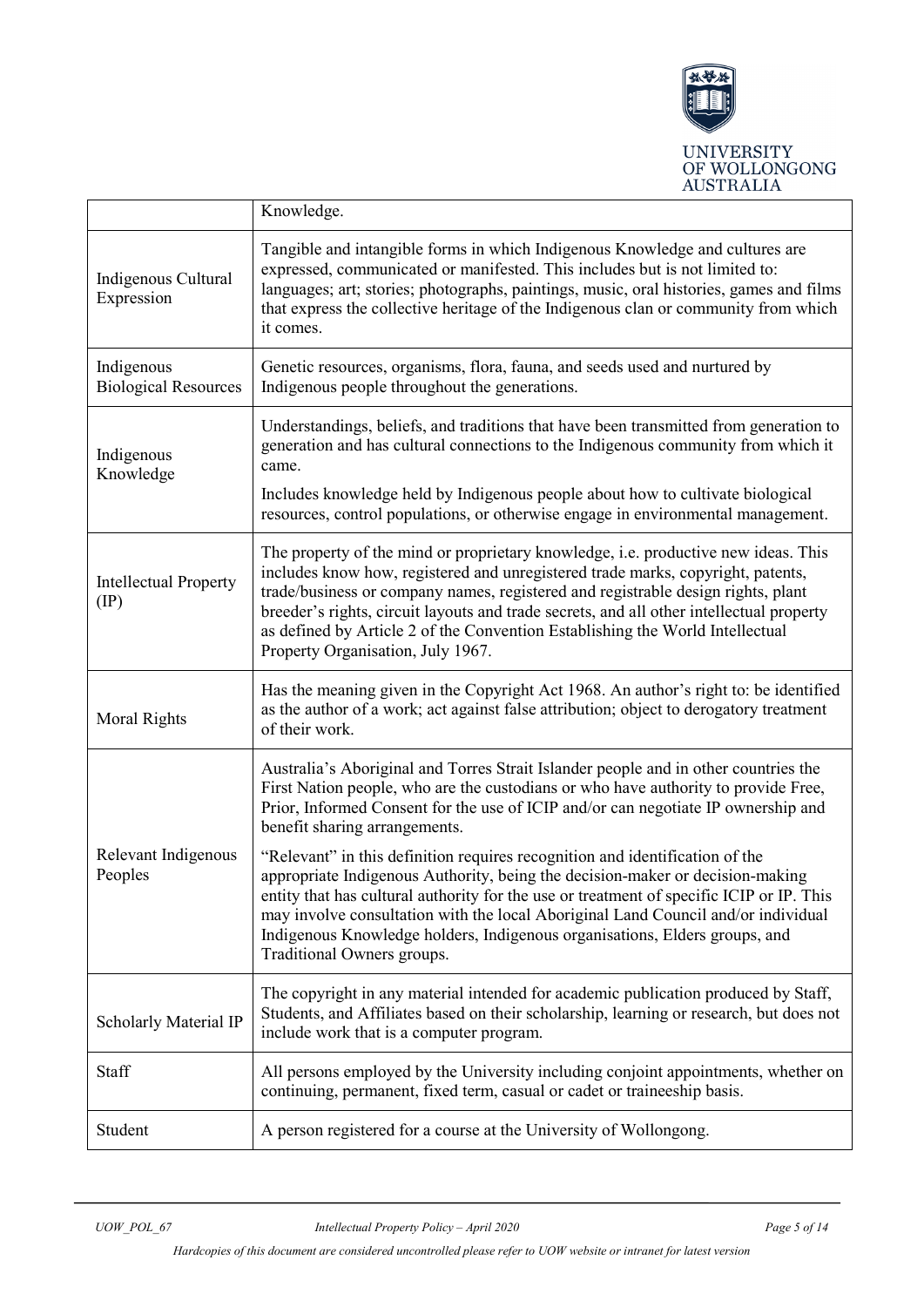

|                             | The IP in all material created by Staff members and Affiliates and used in teaching at<br>UOW, whether the Staff member or Affiliate created such material before, during or<br>outside of their UOW employment or affiliation. Examples include: |  |  |
|-----------------------------|---------------------------------------------------------------------------------------------------------------------------------------------------------------------------------------------------------------------------------------------------|--|--|
| <b>Teaching Material IP</b> | lecture notes, tutorial and workshop materials;                                                                                                                                                                                                   |  |  |
|                             | computer-generated or projector presentations: e.g. PowerPoint slides;                                                                                                                                                                            |  |  |
|                             | photographs, images, sound recordings, video recordings, musical scores;                                                                                                                                                                          |  |  |
|                             | related content made available in subject or course websites or learning platforms.                                                                                                                                                               |  |  |
|                             | Teaching Material IP does not include the IP in:                                                                                                                                                                                                  |  |  |
|                             | Administration Material and Assessment Material;                                                                                                                                                                                                  |  |  |
|                             | material created as a result of a research activity; or                                                                                                                                                                                           |  |  |
|                             | material created under the terms of any agreement between the University and a third<br>party.                                                                                                                                                    |  |  |
| University (UOW)            | University of Wollongong                                                                                                                                                                                                                          |  |  |
| <b>UOW Resources</b>        | Includes UOW IP, laboratories, facilities that UOW owns or has right of access to,<br>funds, services, equipment, computer laboratories, media equipment, consumables,<br>chemicals, staff time and other University provided services.           |  |  |

## <span id="page-5-0"></span>**3 Application & Scope**

1. This policy applies to all Staff, Students and Affiliates of the University

## <span id="page-5-1"></span>**4 Policy Principles**

- 1. The University operating under the University of Wollongong Act 1989 is committed to identifying, protecting, managing and developing intellectual property for the benefit of Staff, Students, Affiliates, and the community.
- 2. UOW is committed to engaging in the further development of IP by:
	- a. collaborating internally and externally to generate new knowledge through an outstanding research environment and an innovative teaching curriculum;
	- b. encouraging Staff, Students and Affiliates to develop innovative ideas, works, and inventions with material real-world impact;
	- c. promoting mutually beneficial interactions, exchanges and transfers of knowledge to the external community; and
	- d. encouraging the practical application of IP in the community including commercial uses.
- 3. In accordance with UOW's commitment, this policy and associated policies aim to facilitate:
	- a. mutual respect and collegiality, ethical practice and accountability;
	- b. fair and equitable distribution of proceeds of successful commercialisation of IP;
	- c. commitment of returns to support further research and teaching;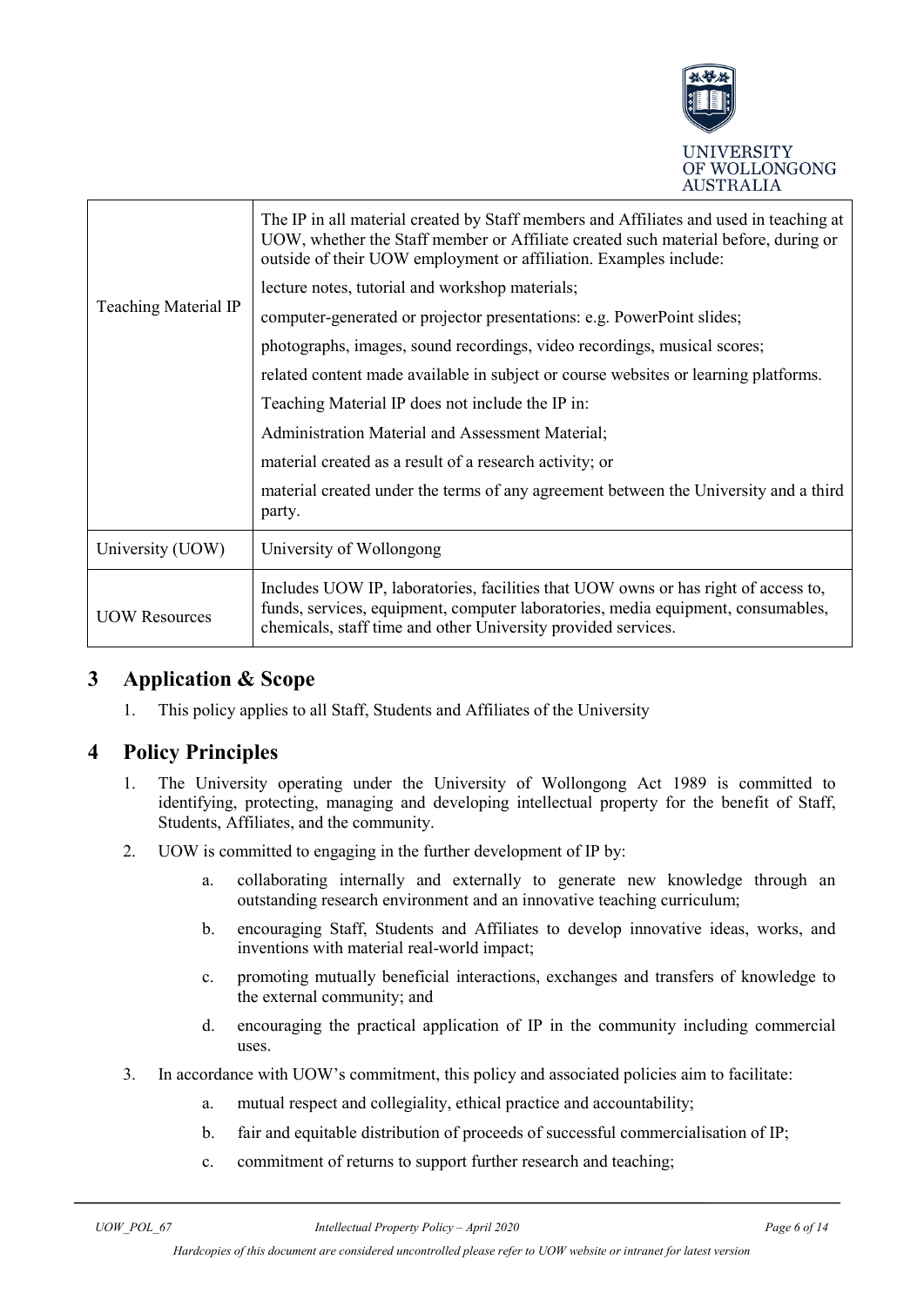

- d. maximum beneficial impact on industry and the community through effective partnership and the transfer of knowledge;
- e. respect for confidentiality; and
- f. efficient and economical administration.
- 4. This policy and associated policies aim to be consistent with the National Principles of Intellectual Property Management for Publicly Funded Research.

#### <span id="page-6-0"></span>**5 IP Created by Staff**

- 1. UOW owns IP created by Staff in the course of or incidental to their employment with UOW, or created using UOW Resources, whether or not the Staff member's express duties include a duty to develop IP, including:
	- a. IP in in Administration Material and Assessment Material;
	- b. IP created as a result of any research activity; and
	- c. IP created under agreements between UOW and third parties;

except as otherwise stated in this section or specified in a separate agreement between Staff and the University.

2. Staff own their Scholarly Material IP, Creative Material IP, and Teaching Material IP created in the course of their employment unless the University has specially commissioned the creation of the material, in which case, the University owns the IP.

#### <span id="page-6-1"></span>**6 IP Created by Affiliates**

- 1. UOW owns IP created by Affiliates in the course of their affiliation with UOW or created using UOW Resources, including:
	- a. IP in Administration Material and Assessment Material;
	- b. IP created as a result of any research activity; and
	- c. IP created under agreements between UOW and third parties;

except as otherwise stated in this section or specified in a separate agreement between the Affiliate (or the Affiliate's employer) and the University.

- 2. To give effect to section 6.1, UOW may request as a condition of an Affiliate's participation in any teaching, research, or other activity, that the Affiliate (or the Affiliate's employer) enters into an agreement with UOW addressing IP ownership, licensing and use terms prior to commencement of that Affiliate's participation.
- 3. Upon request by UOW, Affiliates will execute in a timely manner all agreements and documentation reasonably necessary to give effect to the IP ownership, licensing and use provisions of this Policy.
- 4. Affiliates own their Scholarly Material IP, Creative Material IP, and Teaching Material IP created in the course of their affiliation with the University unless the University has specially commissioned the creation of the material, in which case, the University owns the IP.

## <span id="page-6-2"></span>**7 Staff and Affiliates Bringing Pre-existing IP to UOW**

1. UOW does not assert ownership over pre-existing IP.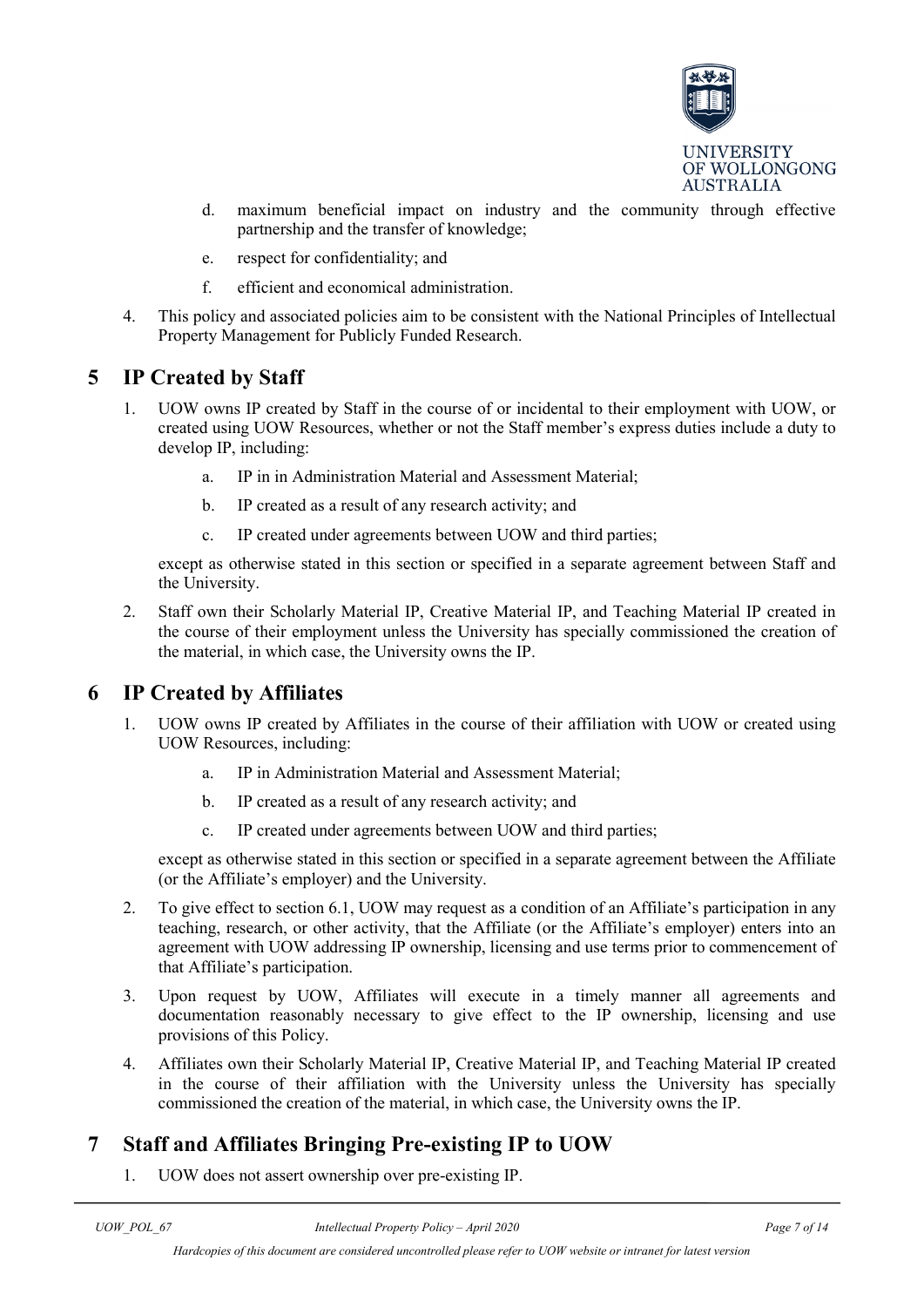

2. Staff and Affiliates who bring pre-existing IP to UOW to be used in the course of their duties or otherwise, must comply with the notification and disclosure requirements set out in section 13.

#### <span id="page-7-0"></span>**8 IP Created by Students**

- 1. Students own the IP created in their capacity as a Student during the course of their enrolment at UOW except as otherwise provided in this policy or specified in a separate agreement between the Student and the University.
- 2. UOW owns IP created by Students when they participate in an activity that:
	- a. builds upon pre-existing University IP; or
	- b. is carried out for or in conjunction with third parties who have entered into an agreement with UOW; or
	- c. is intended to be commercialised by or on behalf of UOW; or
	- d. is intended to support University commercial activities.
- 3. To give effect to section 8.2, UOW will request as a condition of a Student's participation in a relevant activity, or enrolment in a course of study, that the Student assigns their IP rights to UOW or agrees to other restrictions prior to commencement of the Student's participation or enrolment.
- 4. Where a Student creates IP in their capacity as a Staff member, section [5](#page-6-0) of this policy will apply to IP created by the Student, in place of this section 8.
- 5. Where a Student creates IP in their capacity as an Affiliate, section 6 of this policy will apply to IP created by the Student in place of this section 8.
- 6. Despite section 8.3 above, a Student will retain ownership of the copyright subsisting in their thesis, and their Scholarly Material IP and Creative Material IP unless otherwise specified in a separate agreement between the Student and the University.
- 7. Where a Student is requested to enter into legal agreements under section 8.3 above, the Student's supervisor or the person in charge of the activity or course of study will:
	- a. provide the reason for the request and the conditional nature of the participation;
	- b. advise the Student to obtain their own independent legal advice;
	- c. provide a reasonable timeframe to obtain such independent legal advice; and
	- d. ensure the Student does not commence until all required agreements are executed.
- 8. UOW reserves the right to prevent a Student from participating in an activity or course of study where the Student chooses not to enter into required legal agreements under section 8.3 above. The Student and the Student's supervisor or the person in charge of the relevant activity or course of study will, without prejudice, attempt to develop an alternative activity or course of study for the Student.
- 9. A Student who does not assign IP to UOW upon request will, subject to section 8.10, not be prejudiced in submitting a thesis for examination, and/or being able to complete the requirements for the award of a degree.
- 10. Confidentiality requirements may require UOW to:
	- a. embargo some or all of a Student's report, publications, or thesis from public release; or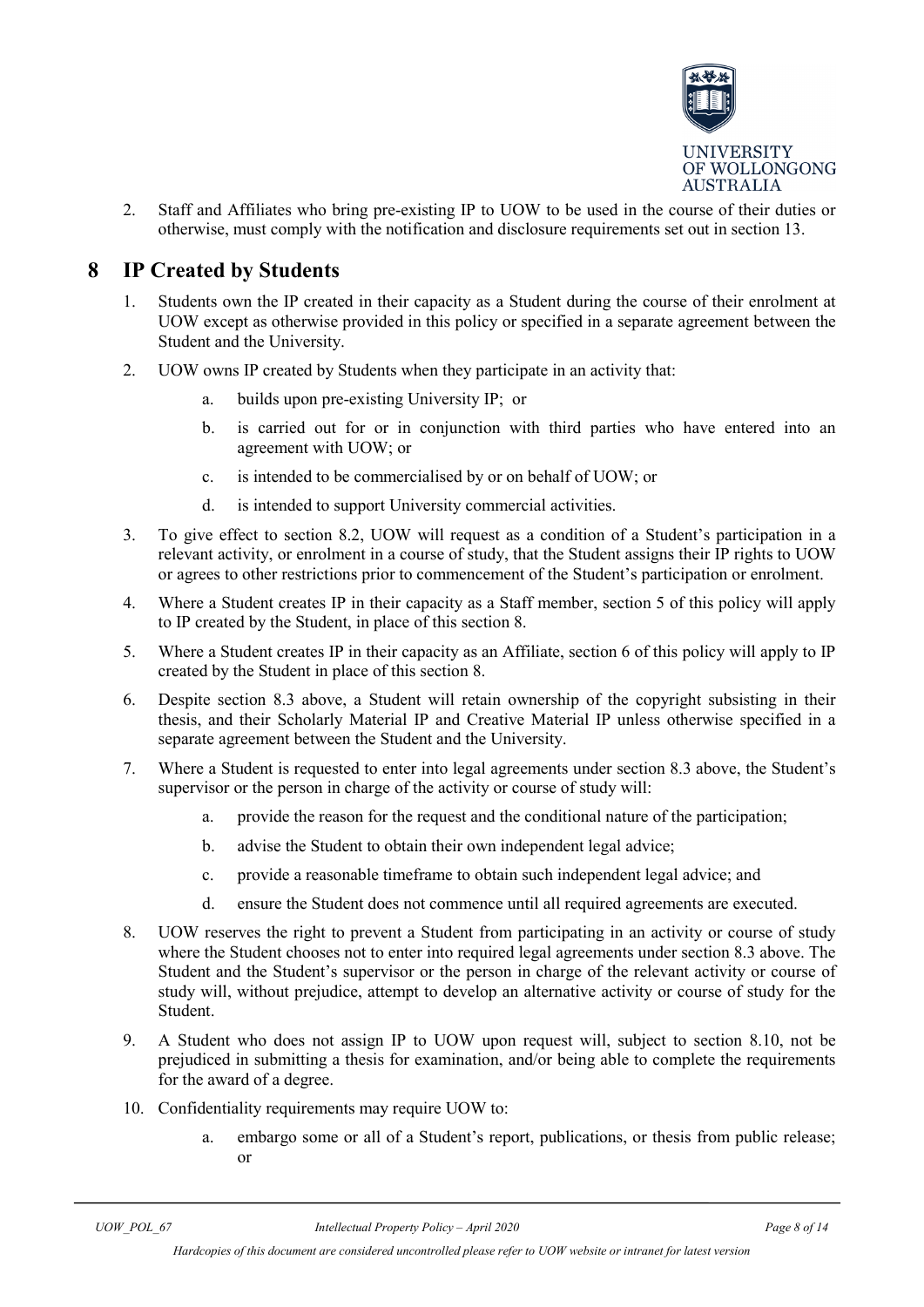

b. require external examiners to enter into a confidentiality agreement prior to accessing a Student's work.

## <span id="page-8-0"></span>**9 IP Licensing and Usage**

- 1. The use, development and licensing of University owned IP for the purposes of consulting, commercial research and commercialisation is governed by the Commercial Research Policy.
- 2. Staff and Affiliates grant to UOW a non-exclusive, royalty-free, irrevocable, perpetual, worldwide licence to use, reproduce, adapt, communicate, broadcast, perform, disseminate, exploit, sublicense and modify their Teaching Material IP for the purposes of the University. This licence is subject to any restrictions on the use of third-party IP where UOW is notified in accordance with section [13.2.](#page-9-2)
- <span id="page-8-3"></span>3. Staff and Affiliates may request a non-exclusive, non-transferrable, revokable, royalty-free licence to use UOW-owned IP for their own research and teaching purposes after their employment or affiliation with the University has ended.
- 4. The University will make best efforts to grant a licence under section [9.3](#page-8-3) subject to any restrictions specified in agreements between UOW and third parties.

## <span id="page-8-1"></span>**10 Indigenous Cultural and Intellectual Property**

- 1. UOW respects and recognises the ICIP rights of Australia's Aboriginal and Torres Strait Islander peoples and those of First Nations people throughout the world.
- 2. Staff, Students, and Affiliates will comply with ICIP laws, protocols, standards, policies, and guidelines.
- 3. Staff, Students, and Affiliates will respect Indigenous cultural protocols on sacred and secret knowledge.
- 4. Staff, Students, and Affiliates will follow consultation protocols and obtain consent from Relevant Indigenous Peoples prior to accessing, sampling, recording, or otherwise using ICIP.
- 5. UOW will take all reasonable steps to negotiate with Relevant Indigenous Peoples benefit sharing arrangements (monetary and non-monetary), IP ownership, and commercialisation rights for IP developed by the University and derived from ICIP.

## <span id="page-8-2"></span>**11 Rights**

- 1. UOW (without limiting other rights UOW may have) has the right to:
	- a. identify, protect, manage, utilise, commercialise, and otherwise exploit IP to support its strategic direction and aims;
	- b. benefit from a financial interest in IP where it has been developed at UOW or has made use of UOW Resources;
	- c. receive revenue from research commercialisation and distribute an appropriate portion of the returns to Creators;
	- d. request that Creators execute IP assignment and other legal agreements necessary to facilitate research and teaching activities;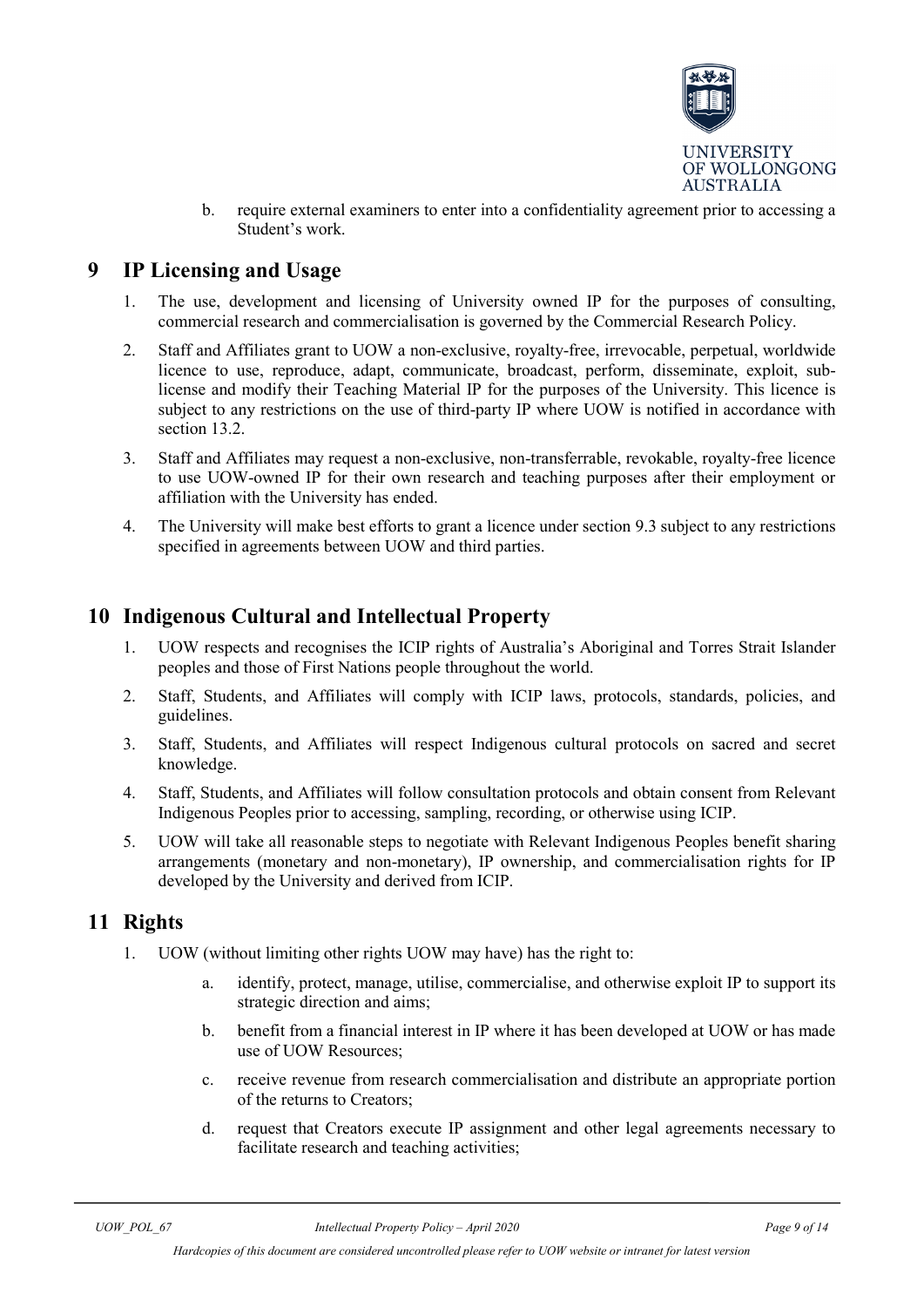

- e. restrict the participation of Staff, Students or Affiliates in research, teaching, and educational activities with UOW where the person does not enter into required legal agreements; and
- f. prevent unauthorised use of UOW Resources or misrepresentations of UOW endorsement.
- 2. The above rights are subject to UOW's obligations to Staff, Students, Affiliates and other persons set out at law, in an agreement, or under this or any other University policies and procedures.
- 3. Staff, Students and Affiliates who are Creators of UOW owned IP have the right to:
	- a. receive a portion of the revenue from research commercialisation in accordance with UOW policies and procedures;
	- b. if they are Staff or Affiliates, negotiate for reasonable use of IP owned by UOW in accordance with section [9.3;](#page-8-3) and
	- c. seek independent legal advice prior to executing, at UOW's request, any agreements relating to IP and be provided with reasonable timeframes to seek such advice.

#### <span id="page-9-0"></span>**12 Moral Rights**

- 1. UOW recognises Creators' Moral Rights in accordance with the Copyright Act 1968.
- 2. UOW will use its reasonable efforts to respect and promote the Moral Rights of Creators.

#### <span id="page-9-1"></span>**13 Notification and Protection**

- 1. Staff, Students and Affiliates will notify the University in a timely manner where new IP or improvements to pre-existing IP are created and the University has:
	- a. a claim of ownership in the relevant IP either full or partial; or
	- b. a contractual obligation with a third-party requiring notification of creation of new IP or improvement of pre-existing IP
- <span id="page-9-2"></span>2. Staff, Students and Affiliates will notify the University in a timely manner where IP sought to be used by the University is owned by third parties, either in full or in part.
- 3. Staff and Affiliates will notify the University in a timely manner of any pre-existing IP being brought to UOW for use in teaching, research (including commercial research), scholarship, or commercialisation purposes, and in each case, the Staff or Affiliate will be required to provide evidence of the ownership or rights to use such IP.
- 4. Staff, Students and Affiliates must protect the University's interests in relation to UOW-owned IP and will comply with University requirements for management of IP including:
	- a. ensuring that there is no public disclosure of IP via any means including publication, conference talks, press releases, or social media for such time as is required to adequately protect the IP. This may include delaying publications to allow time to obtain appropriate IP protection;
	- b. disclosing to the University any other IP that may affect protection of the IP;
	- c. assisting, as requested by the University, in the IP protection process;
	- d. assisting the University to identify all possible Creators of the IP; and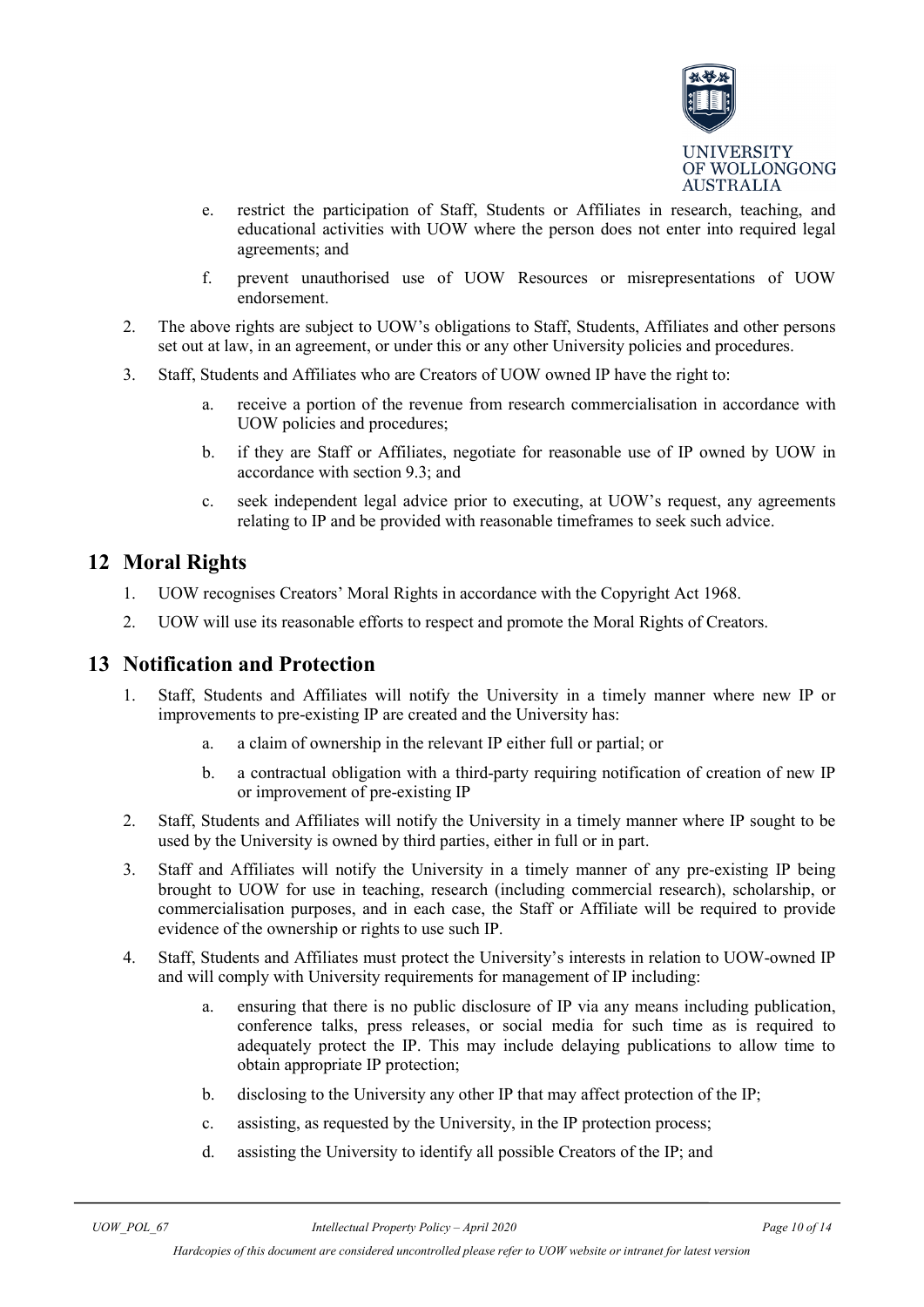

- e. not dealing with or acting inconsistently with the University's rights in IP owned by it.
- 5. Staff developing and improving IP will comply with the Records Management Policy for their record keeping of IP-related activities.

#### <span id="page-10-3"></span><span id="page-10-0"></span>**14 Open Access IP**

- 1. UOW may offer its UOW-owned IP under a royalty-free licence to facilitate the usage and further development of the IP by industry and the community for economic and social good and to promote knowledge sharing and transfer, where such licence is permitted under any arrangements with third parties.
- 2. In providing IP under a royalty-free licence, UOW recognises that:
	- a. IP has inherent value;
	- b. not all IP has a significant strategic or commercialisation value to UOW; and
	- c. UOW has limited resources to pursue protection and commercialisation of IP.
- 3. In all cases where a royalty-free licence of UOW-owned IP is considered under section [14.1,](#page-10-3) UOW will seek to negotiate the specific terms of the applicable licence with the expected licensee prior to any IP transfer.

#### <span id="page-10-1"></span>**15 Roles and Responsibilities**

- 1. The Deputy Vice Chancellor (Research and Innovation) is responsible for providing direction on the application of this policy in relation to research activities.
- 2. The Deputy Vice Chancellor (Education) and Deputy Vice Chancellor (Global Strategy) are responsible for providing direction on the application of this policy in relation to teaching activities.
- 3. Executive Deans, Executive Directors, and Associate Deans are responsible for supporting the application of this policy in relation to the Consulting, Commercial research, and Commercialisation activities within their Faculty or Institute.
- 4. The Research and Innovation Division communicates, implements, and supports the application of this policy within the University in conjunction with Faculties and other support units.
- 5. The Innovation and Commercial Research Unit manages all IP arising from research activities that has strategic or commercial value to UOW.
- 6. Staff, Student, and Affiliates are responsible for understanding and applying this policy to their activities under which IP may be created.

#### <span id="page-10-2"></span>**16 Amendment**

- 1. This policy may be amended at any time in accordance with the Standard on UOW Policy. In each case:
	- a. all IP developed on or after an effective date of such amendment shall be governed by the policy as amended; and
	- b. all IP developed prior to the effective date of an amendment shall be governed by the policy prior to such amendment.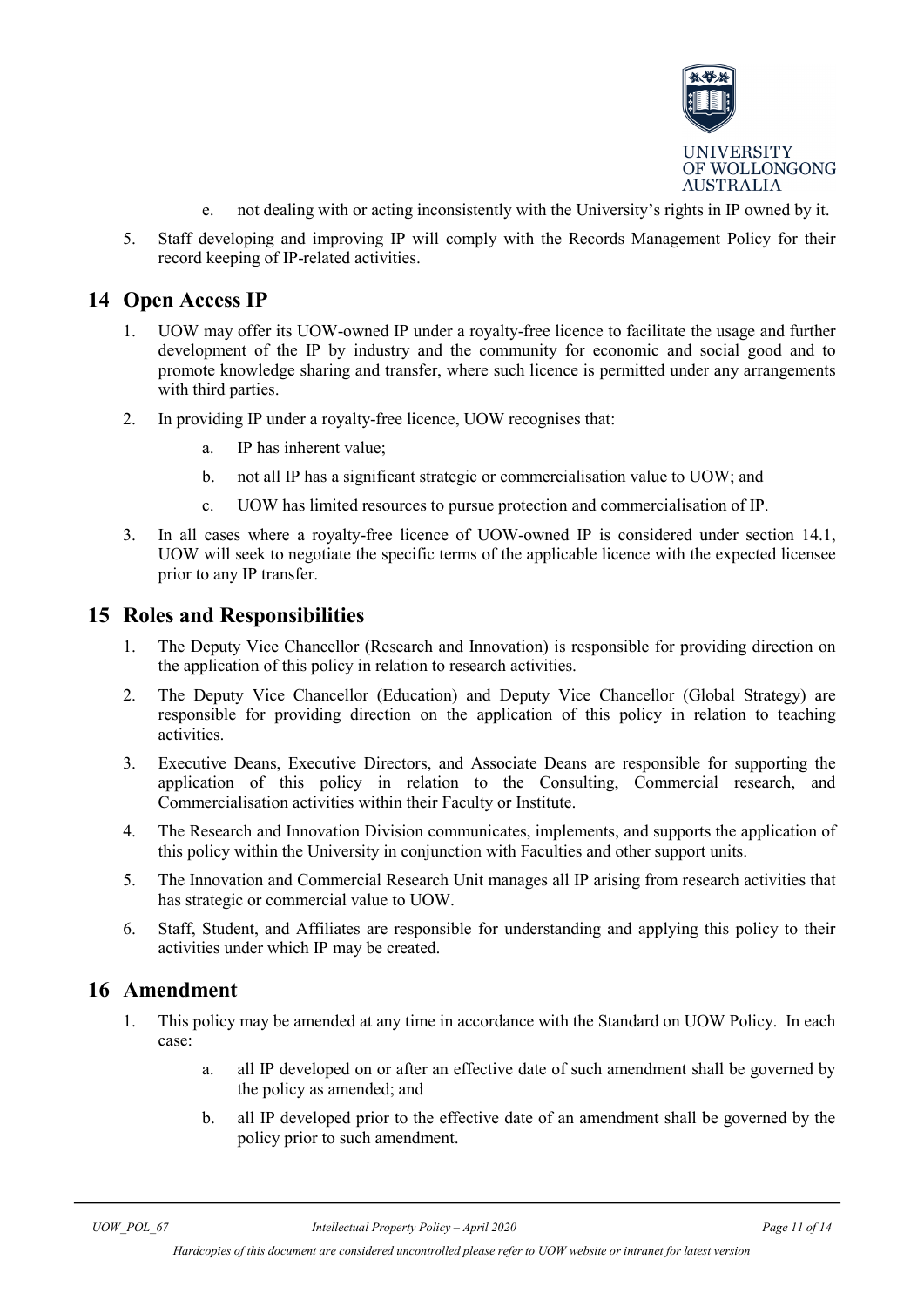

## <span id="page-11-0"></span>**17 Disputes**

- 1. Any person who has concerns about the manner in which this policy is interpreted or applied must notify and provide all relevant details to: (a) Innovation and Commercial Research Unit; and (b) the Complaints Management Centre.
- 2. After notification of a dispute, UOW may retain an appropriate adviser or direct the dispute to appropriate areas of the University to better inform itself about the dispute and its subject matter.
- 3. The Innovation and Commercial Research Unit or Complaints Management Centre will attempt to resolve the dispute through informal mechanisms or alternative dispute resolution, including but not limited to mediation.
- 4. If the matter remains unresolved after informal mechanisms or alternative dispute resolution has been attempted, the Senior Manager, Complaints will refer the matter to the Deputy Vice-Chancellor (Research) or Deputy Vice-Chancellor (Education) or Senior Deputy Vice-Chancellor, as appropriate to the context of the dispute.
- 5. The Deputy Vice-Chancellor (Research) or Deputy Vice-Chancellor (Education) or Senior Deputy Vice-Chancellor, as appropriate, may, by negotiation with the other party or parties in dispute, appoint an appropriate independent expert to determine the dispute. Following receipt of the expert assessment, the Deputy Vice-Chancellor (Research) or Deputy Vice-Chancellor (Education) or Senior Deputy Vice-Chancellor, as appropriate, will communicate the outcome to all affected parties,
- 6. If any party involved in a dispute is dissatisfied with the outcome, the person may advise the Vice-Chancellor in writing. The final response of the Vice-Chancellor to the written notice of dispute will conclude the matter.

#### <span id="page-11-1"></span>**18 Breaches of Policy**

- 1. Any breach of this policy by Staff member may be considered a breach of the University Code of Conduct and may be subject to disciplinary action in accordance with UOW's processes for addressing staff conduct issues, including the relevant Enterprise Agreement.
- 2. Any breach of the policy by a Student may be considered a breach of the Student Conduct Rules and may be subject to disciplinary action.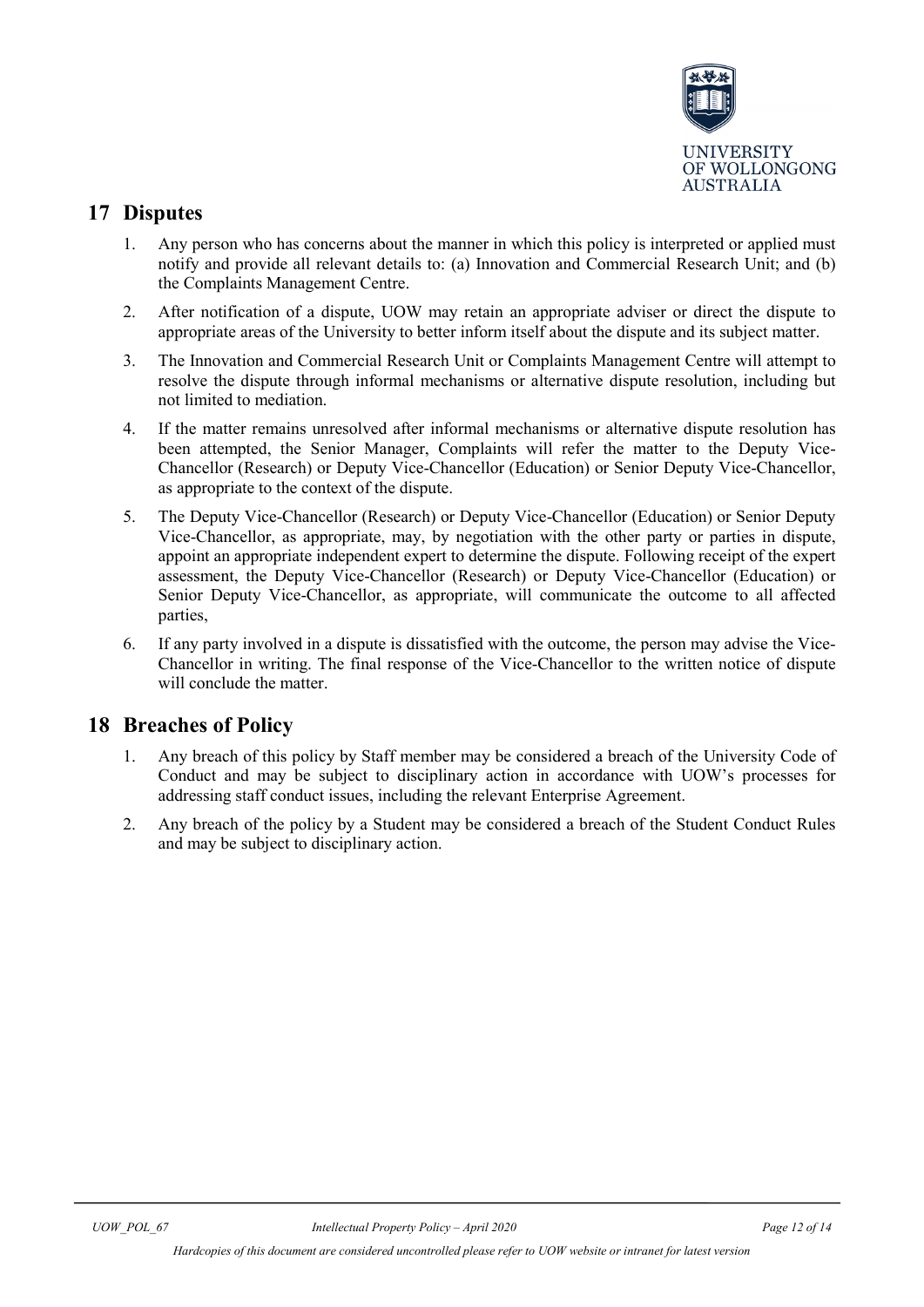

| <b>Version</b><br>Control | <b>Date Effective</b> | <b>Approved By</b>                                | Amendment                                                                                                                                                                                                                                                       |
|---------------------------|-----------------------|---------------------------------------------------|-----------------------------------------------------------------------------------------------------------------------------------------------------------------------------------------------------------------------------------------------------------------|
| $\mathbf{1}$              | June 2006             | University Council                                | New Policy                                                                                                                                                                                                                                                      |
| $\overline{2}$            | August 2007           | N/A                                               | Minor modification to include Fellow, Visiting<br>Student and Volunteer Assignment of IP Policy<br>in IP Policy Framework; and to change<br>Manager of Innovation and Commercial<br>Development (MICD) to Manager of<br>Innovation and Commercialisation (MIC). |
| 3                         | 6 May 2009            | Vice-Principal<br>(Administration)                | Migrated to UOW Policy Template as per<br>Policy Directory Refresh                                                                                                                                                                                              |
| $\overline{4}$            | 9 March 2010          | Vice-Principal<br>(Administration)                | Future review date identified in accordance<br>with Standard on UOW Policy                                                                                                                                                                                      |
| 5                         | 18 August 2010        | N/A                                               | Policy Custodian position title and email<br>address changed to reflect new role                                                                                                                                                                                |
| 6                         | 1 March 2011          | N/A                                               | Policy Custodian position title and email<br>address changed                                                                                                                                                                                                    |
| 7                         | 21 June 2011          | Vice-Principal<br>(Administration)                | Updated to reflect change of name from<br>Wollongong College Australia to UOW<br>College                                                                                                                                                                        |
| 8                         | 16 January 2012       | Deputy Vice-Chancellor<br>(Research)              | Updated to reflect name change from<br>Commercial Research Unit to Innovation and<br>Commercial Research.                                                                                                                                                       |
| 9                         | 27 January 2012       | Vice-Principal<br>(Administration)                | Updated definitions of Administration or<br>Course Material and related changes to the<br>Definitions.                                                                                                                                                          |
| 10                        | 8 February 2013       | Deputy Vice-Chancellor<br>(Research)              | Updated supporting documents and references<br>to include new IP Commercialisation<br>procedures and guidelines.                                                                                                                                                |
| 11                        | 6 September<br>2016   | Deputy Vice-Chancellor<br>(Research & Innovation) | Updated policy Custodian and Division<br>responsible to reflect structural change.                                                                                                                                                                              |
| 12                        | 22 August 2017        | Deputy Vice-Chancellor<br>(Research & Innovation) | Updated to reflect UOW Policy Template,<br>UOW definitions, Division titles and<br>supporting documents with links.                                                                                                                                             |

# <span id="page-12-0"></span>**19 Version Control and Change History**